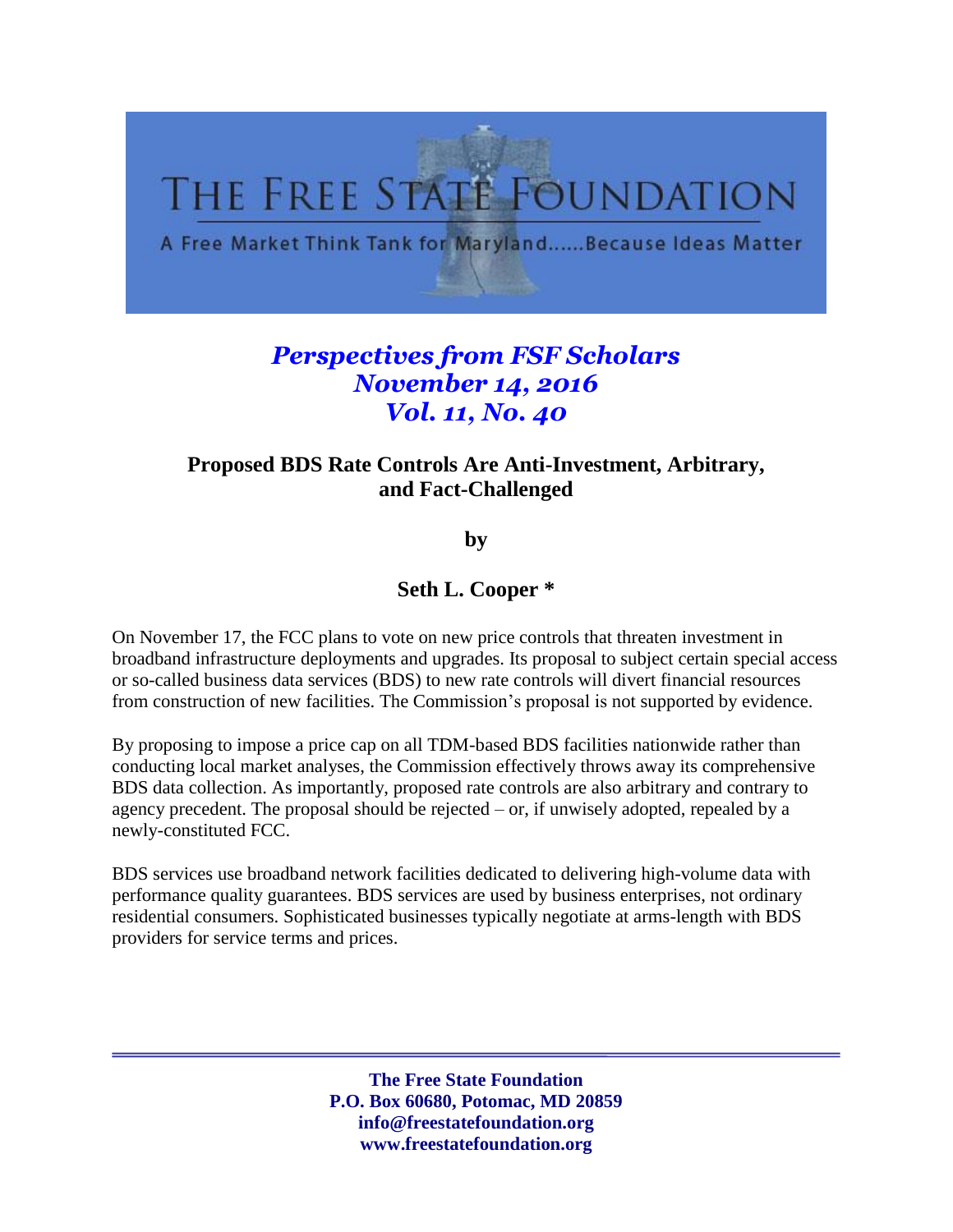The FCC eased up on rate controls for copper wire TDM-based BDS facilities in its *Pricing Flexibility Order* (1999). Since that time, incumbent BDS providers have deployed Ethernet fiber-based facilities. Cable operators have also entered the market and are now pervasive BDS competitors. Today, business enterprises enjoy better choices among BDS providers, including superior service quality and higher data traffic capabilities.

Fiber upgrades are crucial to supplying growing data volume demands. And fiber-based facility deployments are essential to meeting backhaul capacity needed to support 5G wireless networks.

But the FCC has persistently been lobbied by certain BDS competitors seeking gains by reselling services over rival facilities at regulated prices instead of investing in their own facilities. As FSF President Randolph May and I have written previously, the BDS proceeding is infected with [special interest pleading.](http://www.freestatefoundation.org/images/The_FCC_s_Special_Access_Proposal_Is_Infected_With_Special_Pleading_071416.pdf) Unfortunately, the FCC's pending rate control proposal would confer rent-seeking privileges long sought by lobbying competitors.

Under Chairman Tom Wheeler's proposal, providers of BDS services would be required to lease their TDM facilities to competitors at below-market rates. This would reverse fifteen years of deregulatory policy that has fostered investment in infrastructure upgrades and market entry by new competitors. All TDM-based BDS services nationwide offering 50 Mbps speeds or less would be subject to price cap regulation. Incumbent BDS providers would face at least 11% rate cuts, to be phased in over three years. Both last-mile connections and dedicated transport components of BDS services would be subject to the new rate controls. Although not subject to fixed rates, fiber-based Ethernet BDS facilities would be subject to FCC supervision regarding prices and terms of service according to as-yet-undefined standards.

New BDS price controls are counterproductive. Requiring that BDS providers lease their facilities at below-market prices to competing providers discourages those providers from investing in their own facilities. By artificially incentivizing resale rather than new facilities deployment, the FCC's rate controls will induce scarcities in fiber-based BDS capacities. That would drive up BDS costs and limit choices for business enterprises. Scarcities in the supply of wireless backhaul would be particularly detrimental to 5G wireless services.

Requiring incumbent BDS providers to give rivals access to their facilities at below-market prices denies those providers the ability to recover their costs. By cutting into incumbent BDS provider revenues, FCC rate controls would likewise reduce available resources for investment in new fiber-based facilities.

The FCC's proposed rate controls are factually unjustifiable. The Commission ignores all facts about local market competition by declaring non-competitive all TDM-based BDS services. By blanketing TDM-based BDS services nationwide with rate controls and by eschewing particularized analysis of local geographic market conditions, the Commission all but throws its extensive BDS data collection efforts out the window.

Indeed, the Commission required BDS providers to submit onerous amounts of highly detailed information about facilities and business dealings. Its *[Notice of Proposed Rulemaking](https://apps.fcc.gov/edocs_public/attachmatch/FCC-16-54A1.pdf)* (2016) even called it the "most comprehensive collection of information ever assembled for a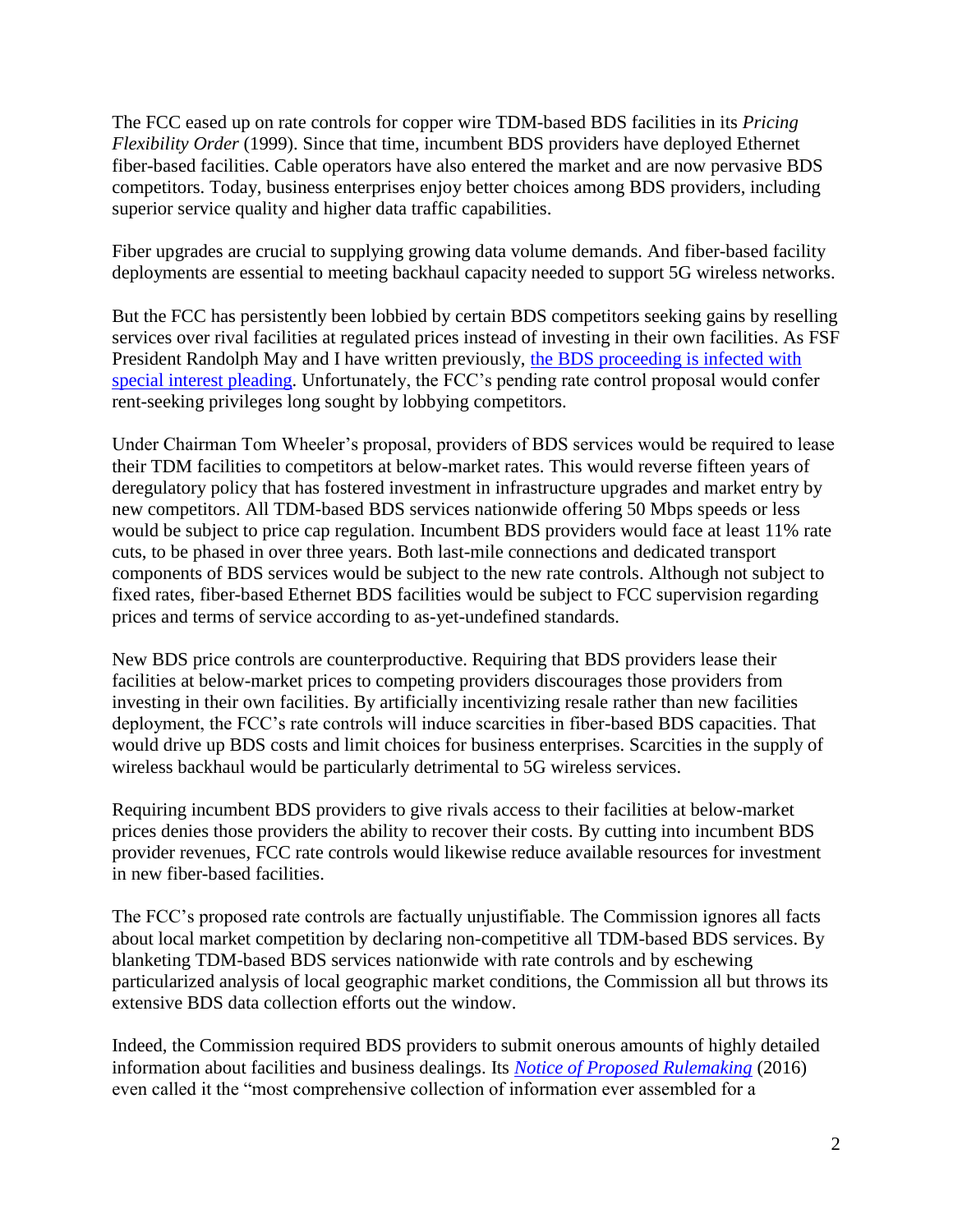Commission rulemaking proceeding." Given such a massive assemblage of data, the Commission is without excuse for making disregard of actual competitive conditions in local markets a staple of its new BDS policy.

To declare all TDM-based BDS services to be non-competitive and subject them to rate controls is to disregard evidence of strong competition in local markets throughout the nation. Indeed, there is extant evidence of market competition for BDS services in many local markets. For starters, the *Notice* made an important geographic market finding:

Potential competition is important, that is, nearby suppliers can constrain BDS prices. For example, we find that fiber-based competitive supply within at least half a mile generally has a material effect on prices of BDS with bandwidths of 50 Mbps or less, even in the presence of nearby UNE-based and HFC-based competition. (para. 161)

Ethernet BDS services – including those provided by cable entrants – exert competitive pressures on TDM-based BDS services. [Market analysts](http://www.convergedigest.com/2016/08/vertical-systems-shakeup-in-mid-2016-us.html) have named Charter Communications the third largest Ethernet BDS provider nationwide, and cable entrants such as Comcast and Cox also have significant competitive Ethernet BDS offerings. Many major metropolitan areas are served by multiple BDS providers, including both cable and non-cable competitors. Moreover, even if the Commission had actual data to support a finding that a BDS provider offering TDM-based services possessed market power in a particular geographic market, that exercise of power would hasten business enterprise migration from increasingly obsolete TDM services to technologically superior Ethernet services.

The FCC's proposal to subject BDS interoffice dedicated transport to rate controls is profoundly arbitrary. BDS services include both a last-mile termination component – connections between a BDS provider's facility and the business customer's building – and a transport component – connections between an incumbent's wire center and the competing BDS provider's facility. Importantly, the Commission's BDS-related *Suspension Order* (2012) zeroed in on competitive conditions regarding last-mile BDS terminations. Its 2016 *Notice* even recognized that "noncable operators typically do not ubiquitously deploy connections to locations in a local geographic area… They instead invest in transport within a local area based on potential demand and then rely on a mix of facility-based deployments and leased lines to connect end-user locations to their network facilities" (para. 54).

Last mile BDS competition is also reflected by the focus of Dr. Marc Rysman, the FCC's handpicked expert, on decidedly narrow geographic market definitions, including building-bybuilding markets. For that matter, Dr. Rysman's regression analysis did not specifically analyze BDS transport. As he wrote on page 6 of his [Revised White Paper:](https://apps.fcc.gov/edocs_public/attachmatch/DOC-340040A6.pdf) "My approach of aggregating to the level of the circuit rules out separate analysis of the transport market. In this paper, I focus only on the market for circuits provided to customers (sometimes called the channel termination market), although the transport market may also be interesting to study.)"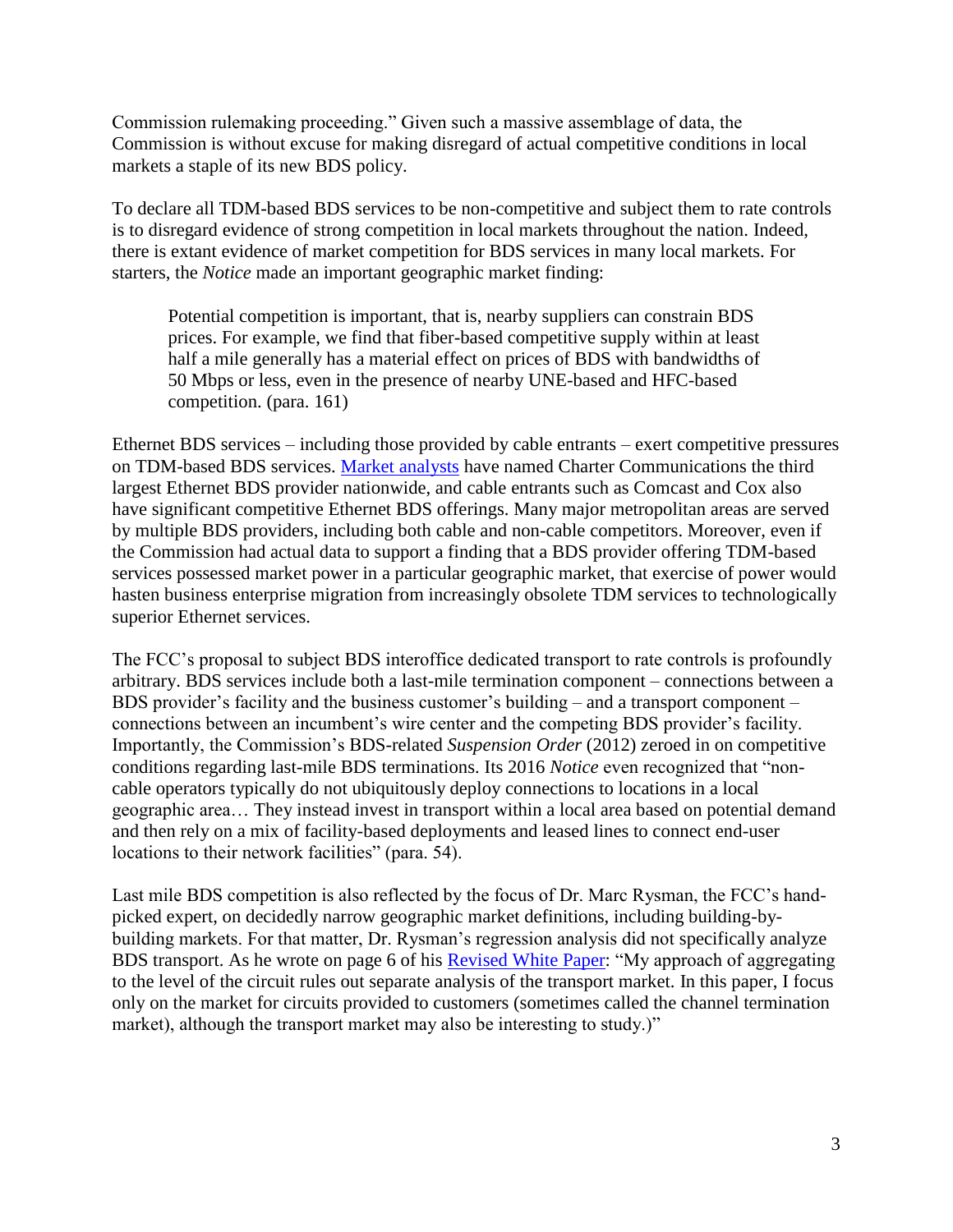Simply put, the FCC has established no evidentiary basis for subjecting BDS transport to rate controls. Further, agency precedent – including its *Pricing Flexibility Order* – treats last-mile and transport as separate products. If its new BDS rate control proposal was adopted, the FCC would likely run afoul of administrative law requirements. An agency must offer a reasonable explanation for its departure from precedent. Given (1) the proceeding's prior focus on last-mile BDS connections; (2) the lack of record evidence supporting transport BDS price controls; and (3) strong reliance interests of incumbent BDS providers in the Commission's precedent of treating last-mile separately from transport, the FCC's apparent plan to sweep in BDS transport and last-mile terminations for new rate controls appears arbitrary rather than reasonable.

Although the FCC's proposal would refrain from imposing *ex ante* regulation on Ethernet, it nonetheless raises serious concerns. By declaring Ethernet fiber packet-switched BDS a Title II service under the Communications Act, the FCC lays the jurisdictional groundwork for future *ex ante* price controls. (Its proposal indicates a forthcoming rulemaking will spell out its regulatory framework for Ethernet BDS in further detail.) Moreover, the Commission's proposal appears to restrict building-specific pricing arrangements. This is nonsensical given the pervasiveness of arms-length contractual negotiations that characterize the BDS market.

Broadband traffic is projected to skyrocket in the years ahead. But capacities of copper-based legacy facilities are too limited to meet growing data volume needs. Without widespread deployment of advanced fiber-based broadband facilities, backhaul capacity will be woefully unable to support 5G wireless networks. But the FCC's BDS rate control proposal will undermine investment in next-generation infrastructure build-out.

Unsupported by evidence, arbitrary, and contrary to agency precedent, the FCC's rate control proposal should be discarded. And if unwisely adopted, new BDS rate controls should be promptly repealed by an FCC under new leadership.

\* Seth L. Cooper is a Senior Fellow of the Free State Foundation, an independent**,** nonpartisan free market-oriented think tank located in Rockville, Maryland.

## **Further Readings**

Randolph J. May and Seth L. Cooper, ["The FCC's Special Access Proposal Is Infected With](http://www.freestatefoundation.org/images/The_FCC_s_Special_Access_Proposal_Is_Infected_With_Special_Pleading_071416.pdf)  [Special Pleading,](http://www.freestatefoundation.org/images/The_FCC_s_Special_Access_Proposal_Is_Infected_With_Special_Pleading_071416.pdf)" *Perspectives from FSF Scholars*, Vol. 11, No. 26 (July 15, 2016).

Seth L. Cooper, ["FCC's New Regulations Threaten Broadband Investment,](http://thehill.com/blogs/pundits-blog/technology/301276-fccs-new-regulations-threaten-broadband-investment)" *The Hill* (October 17, 2016).

Comments of the Free State Foundation, [Regarding Business Data Services in an Internet](http://www.freestatefoundation.org/images/FSF_Comments_-_Business_Data_Services_in_an_Internet_Protocol_Environment_062816.pdf)  [Protocol Environment](http://www.freestatefoundation.org/images/FSF_Comments_-_Business_Data_Services_in_an_Internet_Protocol_Environment_062816.pdf) (June 28, 2016).

Michael J. Horney, ["The FCC Cannot Proceed in the BDS Proceeding with a Flawed](http://www.freestatefoundation.org/images/The_FCC_Cannot_Proceed_in_the_BDS_Proceeding_with_a_Flawed_Analysis_053116.pdf)  [Analysis,](http://www.freestatefoundation.org/images/The_FCC_Cannot_Proceed_in_the_BDS_Proceeding_with_a_Flawed_Analysis_053116.pdf)" *Perspectives from FSF Scholars*, Vol. 11, No. 17 (June 6, 2016).

Randolph J. May, ["The FCC's Flawed Understanding of Competition,](http://www.realclearmarkets.com/articles/2016/03/11/the_fccs_flawed_understanding_of_competition_102055.html)" *Real Clear Markets* (March 11, 2016).